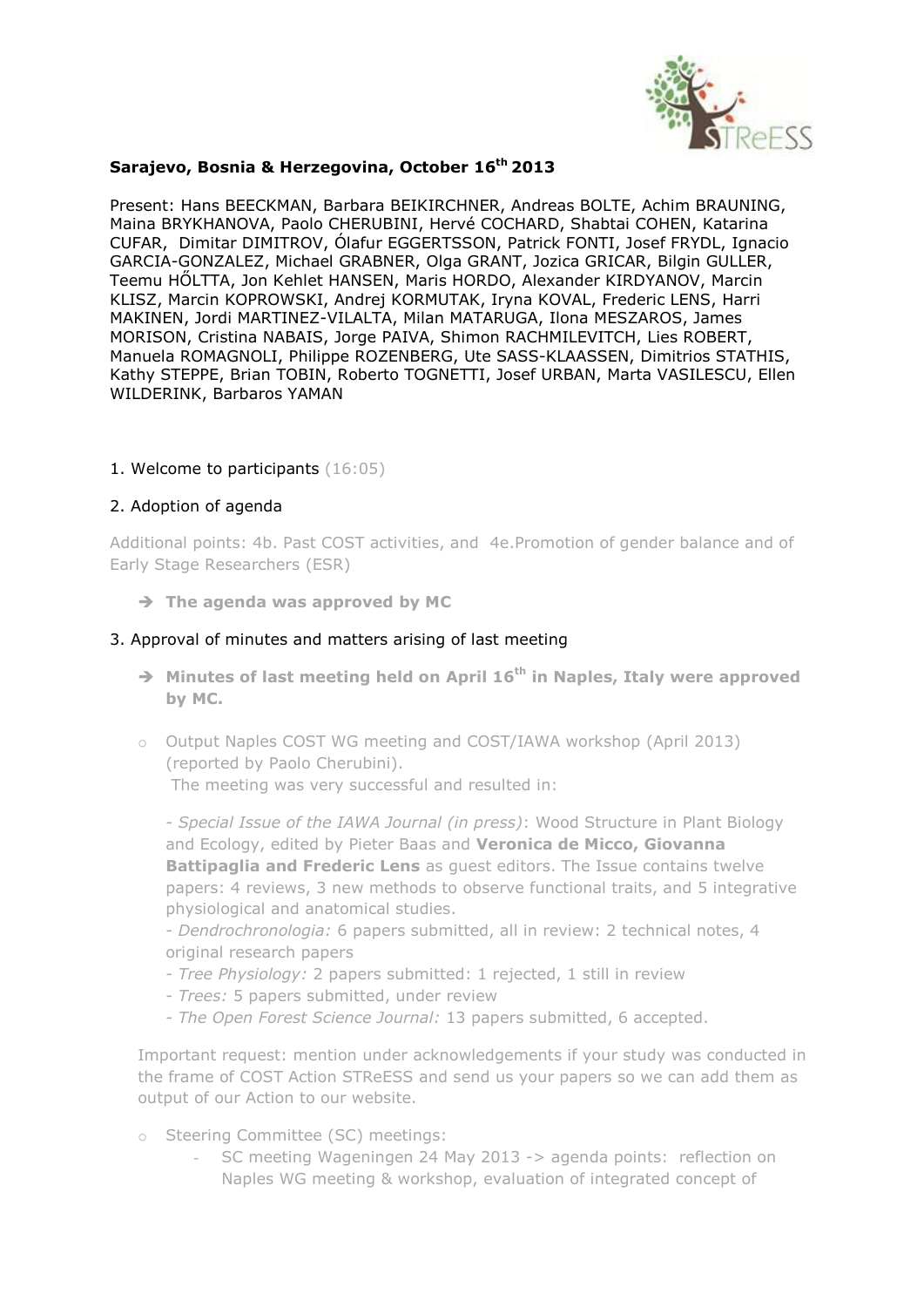

realising COST deliverables in Topic groups (TGs) and Working Groups (WGs), long-term planning of achieving milestones & deliverables, planning WG meeting Sarajevo, workshops & training schools.

Next SC meeting planned for November,  $27<sup>th</sup>$  2013 in Wageningen; chair invites MC members to provide SC with input (reflection on meeting, format Sarajevo, suggestions invited speakers next meeting, organisation of TG/WG activities, workshops, training schools…).

Request by chair/SC to MC members: allow SC to keep the option of organising an additional 2<sup>nd</sup> SC meeting between two WG meetings.

 **The MC approved that the SC can decide to organise two SC meetings between two WG meetings.** 

## 4. Update from the Action Chair

### a- Status of Action, including participating countries

There are 31 European COST counties, as well as non-COST countries as Russia and Ukraine participating in our COST Action STReESS. Involvement of Australia is not possible anymore as Australia cancelled the agreement with EU COST. Our two Australian COST partners are informed about this fact.

#### b- past COST Activities *(evaluation of concept to combine WG meeting and workshop)*

- o Naples, May 2013: the *combination of a Workshop & WG meeting* worked very well and proved to be an COST and cost efficient concept.
- o Ghent, June 2013, Birmensdorf, Sept. 2013: the concept *'COST participation'* in COST STReESS-related workshops is another option to proceed our Action goals and make our Action more visible. We reimburse *e.g.* 5 ESRs linked to our Action, who to participate in a workshop or meeting. Two events were approved to be appropriate by the MC: the CLIMTREE meeting in Birmensdorf and the sapflow workshop at Ghent University. Participation in CLIMTREE finally failed due to the long-term planning of the workshop (we were late!). The SC encourages MC members to suggest workshops or meetings which could be beneficial for ESRs of our Action.
- $\circ$  9<sup>th</sup> International Sapflow workshop, 4-7 June 2013, Ghent, Belgium (report by Kathy Steppe): > 160 participants from 30 countries, 5 ESRs were sent on COST expense. Output: Proceedings Acta Horticulturae (published)/ Special issue Tree Physiology (deadline invited papers: December 2013)/ Special Issue Trees: Structure and Function (deadline invited papers: December 2013).
- o DendroGlobal workshop: Quantifying drought tolerance by using dendrometers, 18-20 September 2013, Ghent, Belgium (report by Kathy Steppe & Patrick Fonti): Small workshop/writer meeting (approved by MC) of TG 8; 9 participants coming from 5 countries. Output: Action plan for TG 8.

Request by chair/SC to MC members: the SC can decide on approval of small workshop instead of a writer meetings?

 $\rightarrow$  MC approved that SC can approve for small workshops instead of writer meeting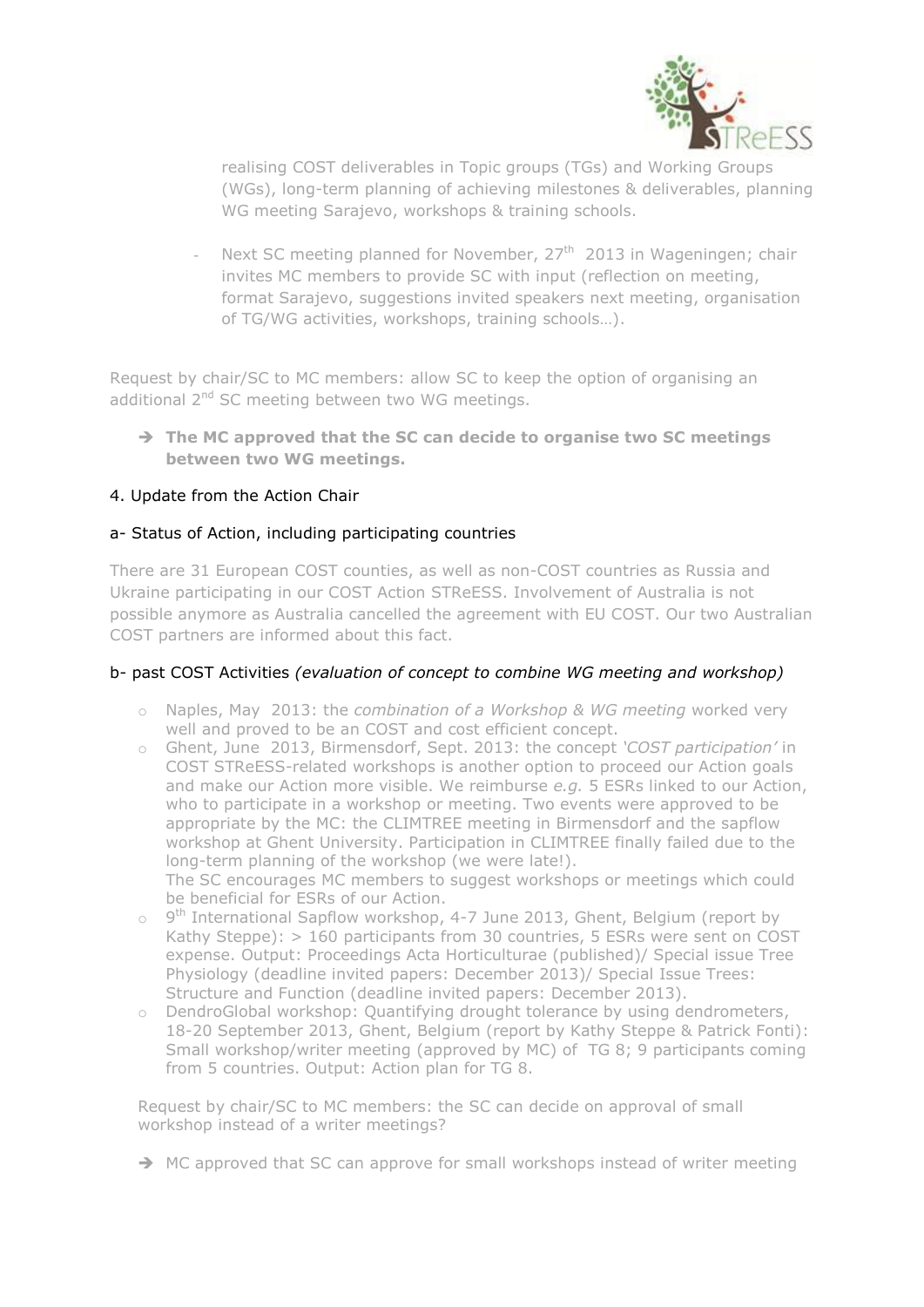

## c- Budget Status, budget planning and allocation process

The MC was informed about the budget

- o Past grant period (1 May 2012-31 May 2013): we spent € 210.000, which is well above the approved budget of  $\epsilon$  156.200, thanks to additional budget allocated to STSMs and the WSE workshop (with special thanks to our Scientific coordinator Melae Langbein!).
- o Actual grant period (1 June 2013-31 May 2014): from the total expenditure of 202.400 EUR already € 10.000 is spent. Chair will check with Scientific manager Melae Langbein for possibility of additional budget for a training schools at the end of the actual grant period.

## d- STSM status and new applications

Update by Jozica Gricar (STSM coordinator):

In the first grant period 10 STSMs were completed, 2 in the first round and 8 in the second round with a total investment of  $\epsilon$  18.790. In the second grant period we will again have two calls for at least 7 STSMs, with a total budget of 14.000 EUR. Up till now 3 classical and 1 STReESS STSMs (=STSM announced by WG or TG leaders to work on Action deliverables) were approved. Deadline for the next call is **30 November 2013.** Higher quality criteria are handled by COST and the SC and will be soon published on our website (see [http://streess-cost.eu/esr/stsm-how-to-apply\)](http://streess-cost.eu/esr/stsm-how-to-apply).

## 5. Promotion of gender balance and of Early Stage Researchers (ESR)

Update by Lies Roberts (ESR representative):

Currently our COST Action has 196 registered participants, 71 (37.8%) of them are ESRs. ESR participation to Action meetings increased during the last year: from 25% (Wageningen) to 35.9% (Sarajevo). ESRs come from 23 countries, only Bosnia & Herzegovina, Denmark, Greece, Iceland, Israel, Luxemburg, Slovakia and Turkey have no ESRs.

Activities undertaken since Naples:

1) online ESRs list composed with information on background and Action involvement of ESRs; will be completed and communicated to SC and TG leaders;

2) SC is encouraged to handle a policy where (1) priority of reimbursement is given to ESRs who are actively involved (TG/WG participation) and (2) attention is given to selection of less expensive meeting locations => more ESR in Sarajevo;

3) STSMs are additionally promoted to encourage candidates to come up with highquality proposals; discussion on this issue with SC is ongoing.

4) ESRs are encouraged to suggest topics for (ESR) training schools; from the online poll '*Modelling of plant responses to stress conditions*' emerged as topic for a training school => the ESR coordinator send a request for a training school on this topic to SC.

## Update from the Grant Holder

- o Change of COST administrative officer: we have Cassia Azevedo back!
- o Britta Eilmann is on maternity leave. Ellen Wilderink took over her tasks as Grant Holder Administrator.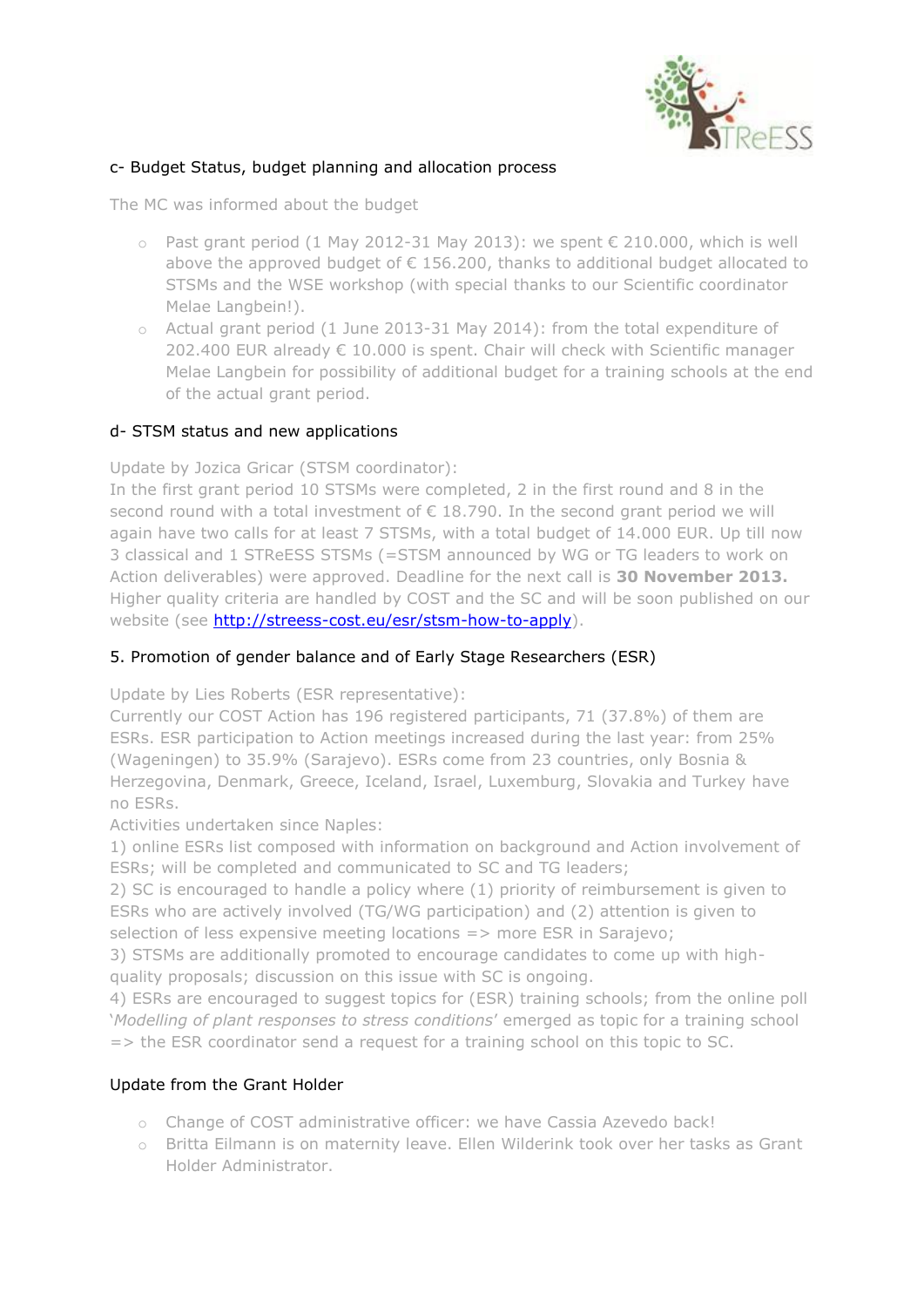

- o Reimbursement procedure with eCOST last WG/MC meeting Naples: problems occurred due to wrong address of the Grant Holder (WUR) on the forms, incomplete/wrong claims etc. Finalising the claims took far more time than expected.
- o Planning for eCOST management for Sarajevo meeting: The TRR still contain the incomplete address and a wrong accommodation rate ( $\epsilon$ 120 instead of the MC-approved € 70 Euro! Ellen Wilderink prepared a Short Manual including new rules, the correct rates ( $\epsilon$ 70 per night), deadline (30 days), correct address etc. and ran a Helpdesk (reception desk) during the breaks of this meeting.

# 6. Update from the COST Scientific officer

Greetings from Melae Langbein! She will try to join the next meeting!

# 7. Update from the DC Rapporteur

Dr. Jhonathan Ephrath was enthusiastic about the last meeting and promised to join our COST meetings in future.

# 8 Annual COST Progress Conference

The next reporting about our Action will be on 25/26 March 2014. Issues will be presented and discussed during the next COST meeting in Finland which will be held just before the Annual Progress Conference.

## 9. Follow-up of MoU objectives

## a. Strategic WG/TG approach

o Kathy Steppe presents the new concept as established by the SC. The basic idea is to work in thematic TGs on COST deliverables. TGs will report to WGs and WGs will support TGs to get (common) products/deliverables realised. The relation of TG themes to each other and to aims of the COST Action are illustrated in the following figure. MC members are encouraged to reflect on/ add to the concept. Reactions are very welcome, preferably until November  $27<sup>th</sup>$  when the SC evaluates and further elaborates on this concept.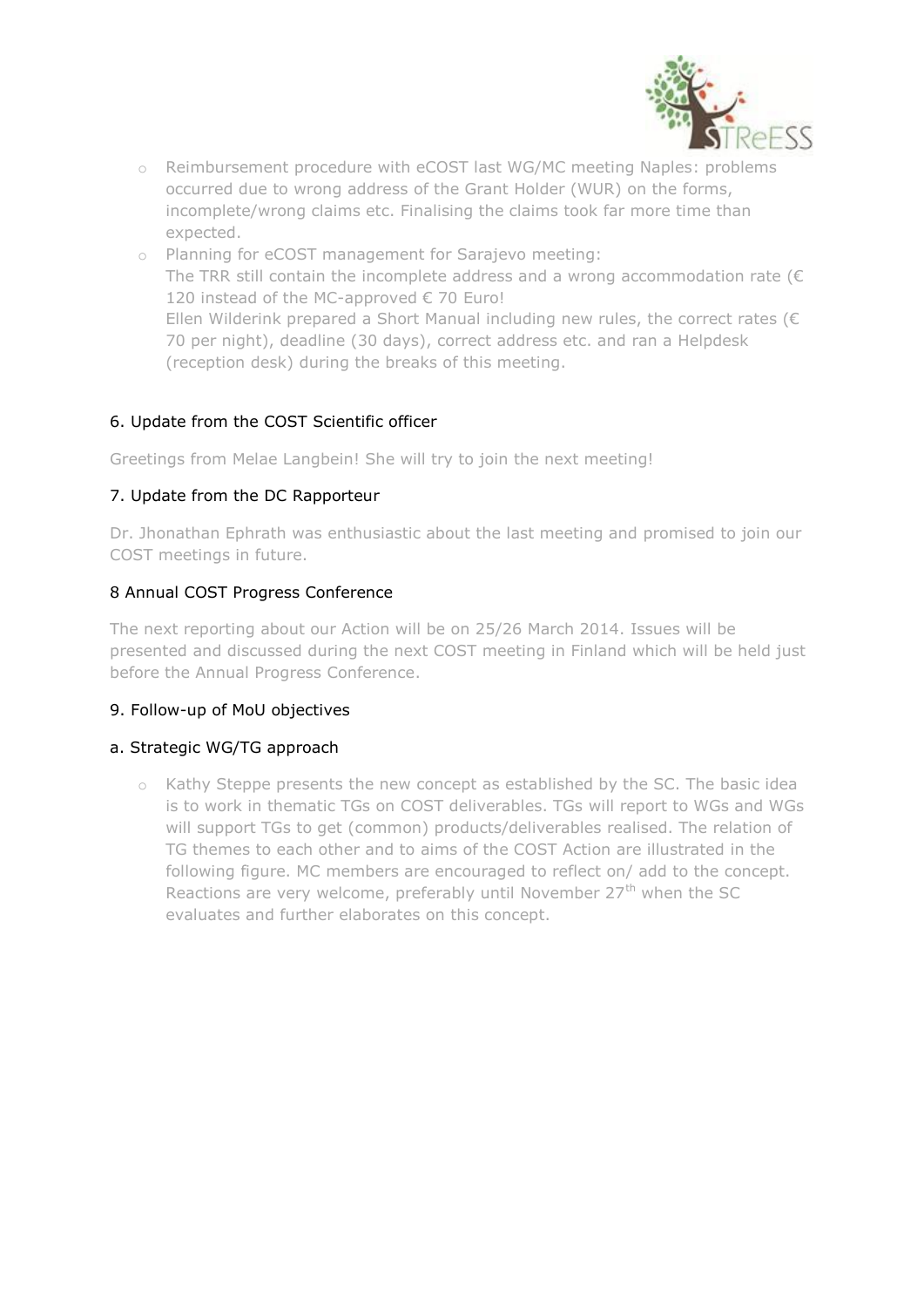



# Fig. 1 - concept of TGs to realise Action goals

Distribution of COST docs & presentations: Not all documents are meant to be public for people outside the COST Action. This hold true for information on ongoing issues in the TGs such as development of proposals or original research ideas. To be able to keep COST participants informed the SC will explore the possibility of a password-protected part on our Action webpage. This issue will be put on the agenda of the next SC meeting.

## b. Progress report of working groups

- o WG1 (Patrick Fonti): The catalogue is accessible (username=streess, password=FP1106); and filling up. WG 1 is taking suggestions from TG leaders on information they wish to collect via the COST catalogue. The question arose on the possibility to build up a COST/STReESS related Bibliography; discussion on this issue is still open; the 10 TGs are encouraged to establish bibliographies with support of WG1.
- o WG2 (Kathy Steppe): WG2 members will proceed with the aim to compare existing (ecophysiological) models to explain plant responses to stress conditions. A training school on this topic would perfectly fit this issue. The results are planned to be published and project proposals will be developed; it is once more emphasised that the role of WG2 is not to design new models for TGs, but WG2 will assist TGs in integrating their results in existing models.
- o WG3 (Achim Bräuning): WG3 members decided to streamline their tasks on identifying research gaps and standardising research methods by preparing a state-of-the-art *Handbook for Wood Science* instead of separate papers; An outline will be presented at the next meeting in Finland. WG3 also plans to develop a common strategy to increase the chances of Action participants to develop research proposals in the EU and National frameworks. The MC members are requested to feed Achim Bräuning with ideas on this issue but also to send information of National/International lobbying contacts of MC members. The idea is to "speak with 1 voice" when it comes to push our research topics. Formulation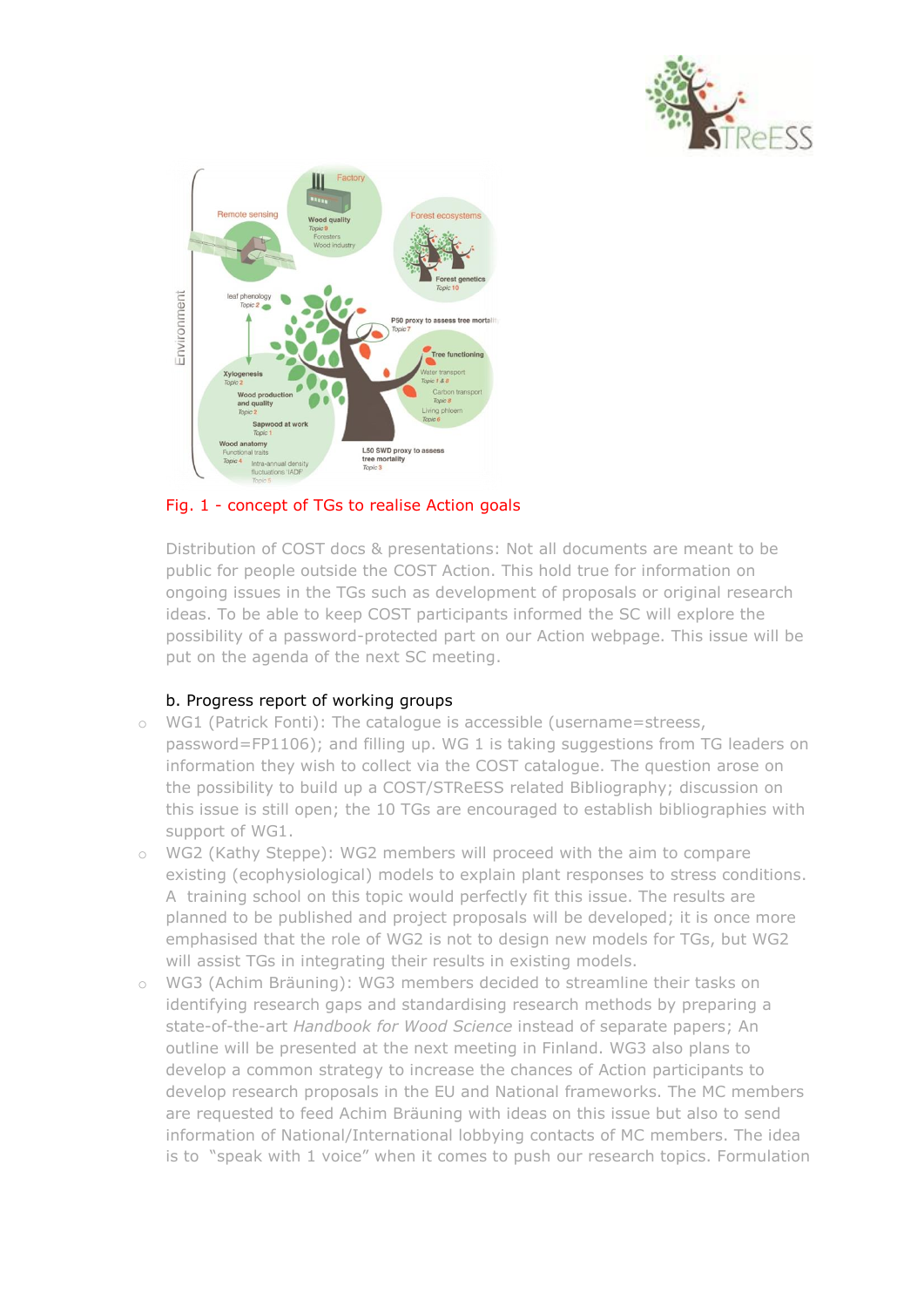

of a position papers could help in this process. The issue will be discussed on the SC meeting and raised again during the next MC meeting.

## 10. Scientific planning

# a. Scientific strategy

In total 4 special issues or special sections are planned as an outcome of the COST WG meetings and the COST/IAWA/WSE workshop. The respective journals are IAWA Journal, Trees, Tree Physiology and Dendrochronologia. TGs are now productive and more products are expected soon.

# b. Action Budget Planning next Grant Period

There are still possibilities for organisation of workshops and training schools in this grant period. The 3-day Workshop on cambial modelling in Finland (*CAVIAR - Intra-annual dynamics of cambial activity and wood formation: data processing, visualisation, and analysis using R*) by Cyrille Rathgeber is a good example how to apply for a workshop/Training School.

Training school on *Modelling of plant responses to stress conditions*, offered by Kathy Steppe**.** Budget of ca. 15.000 EUR has to be arranged with Brussels. The SC asks MC members for approval to continue with the planning of this training school

# **The MC approves that the Training School on** *Modelling of plant responses to stress conditions* **should be organised.**

## c. Long-term planning

- o Next meeting: 5-7 March 2014, Hyytiälä, Finland.
- o Meeting November 2014 (week to be defined), Sesimbra, Portugal. Jorge Paiva gives a short (draft) outline of the meeting: 1-2 days of workshop, 2 days of plenary session, 1-2 scientific excursion to Natural Park of Arrabida. Ignacio Garcia-Gonzales asked if a Training School in connection to this meeting would be possible. The SC will discuss this option and will ask Ignacio Garcia-Gonzales tp provide them with a detailed proposal.
- o Location for spring 2015 meeting? Shimon Rachmilevitch proposed to organise a WG meeting in Israel; Andreas Bolte suggested Berlin, Germany as location.
- o Participation in other meetings: Achim Bräuning and Patrick Fonti will visit in January the 9<sup>th</sup> International conference on Dendrochronology in Melbourne, Australia and promote our COST Action during talks and with folders.

## d. Dissemination planning (Publications and outreach activities)

- o Special issues will be published and distributed
- o Production of Films as a product of TG and WG initiatives are planned. The first film is presented to the MC before the meeting as an example. It is a film made for COST STReESS by the DendroLab of WUR showing how micro-cores for wood anatomical studies are processed. The film causes a lot of positive reactions, will be put on the webpage and serve as a template for additional films on preparation